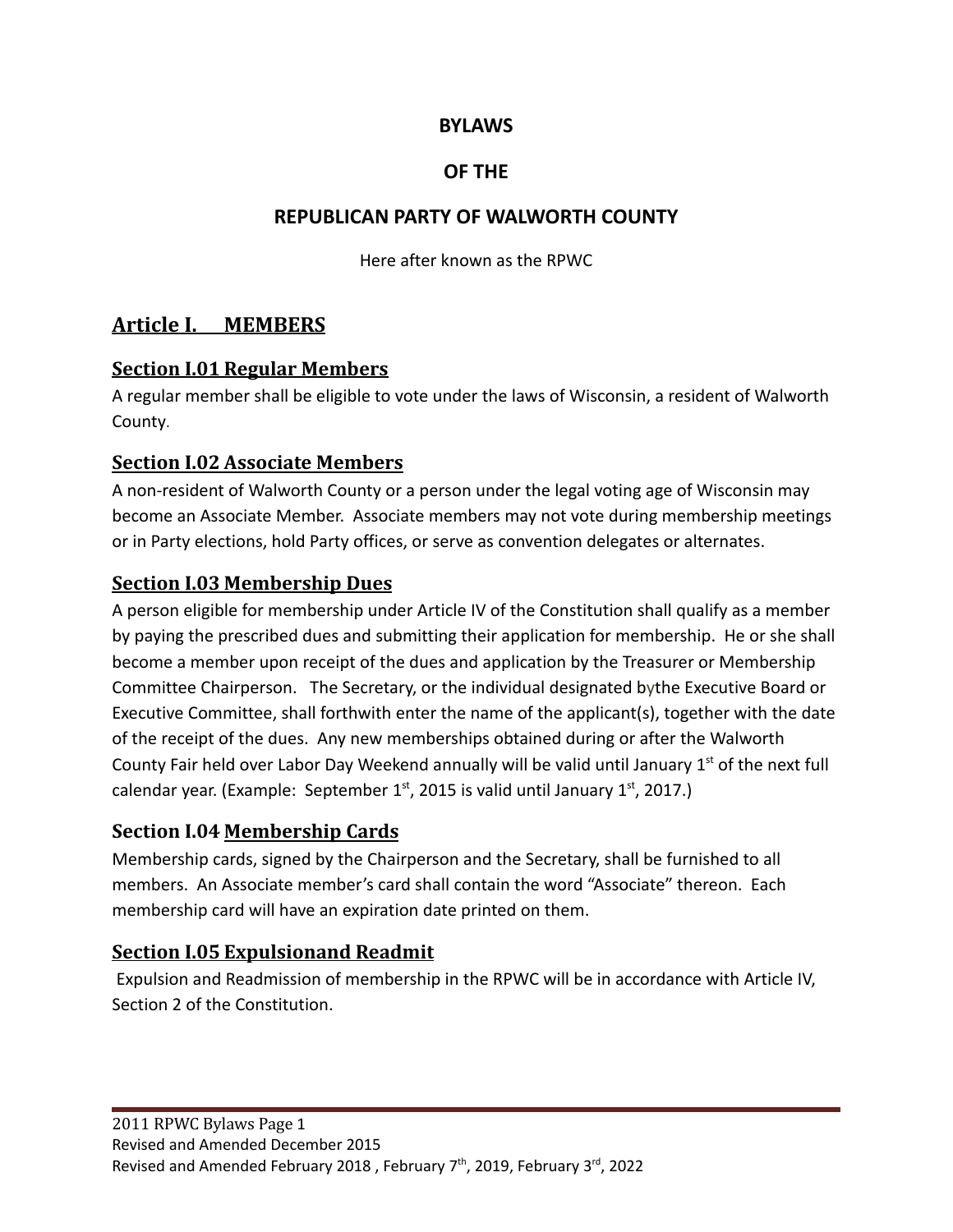# **Article II. DUES**

## **Section II.01 How Constituted**

- A. At a meeting held prior to January  $1<sup>st</sup>$  of any year the Executive Board or Executive Committee shall determine the amount of the annual membership dues for the following year. The Treasurer shall be notified immediately.
- B. The Treasurer, with the assistance of the Secretary and or Membership Committee Chairperson, shall, prior to November  $15<sup>th</sup>$  annually, mail to each member a notice of the dues payable for the upcoming year.
- C. A member shall be suspended if he or she has not renewed his or her membership by the expirations date printed on his or her current membership card.
- D. During suspension, he or she shall not be considered a member, but shall be reinstated upon payment of dues in accordance with (IAW) Article IX Section 4 of the Constitution. A member may be stricken from the roster if he or she has not paid his or her annual dues prior to the date of the next assessment.

# **Article III. OFFICERS**

## **Section III.01 The Officers of the RPWC**

Shall consist of:Chairperson, First Vice-Chairperson, Second Vice-Chairperson, Secretary, Treasurer, and the Immediate Past Chairperson. In the event the Immediate Past Chair is unable or unwilling to serve the Chairman with the consent of the Executive Board may appoint a Member at Large to fill the vacancy.

### **Section III.02 Qualifications**

Any member of the RPWC in good standing may serve as an officer of the Party. However, pursuant to Article VII, Section 2 and Article VIII of the Constitution no person who holds elected partisan public office or an elected office with a political party may serve as an officer of the RPWC.

### **Section III.03 How Elected**

With the exception of the Immediate Past Chairperson, election of officers shall be held at the annual meeting of each odd numbered year. Nominations for office shall be made by the Nominating Committee and by any member eligible to vote at such meeting. Prior to the acceptance in nomination of the name of any person, his or her eligibility shall be verified.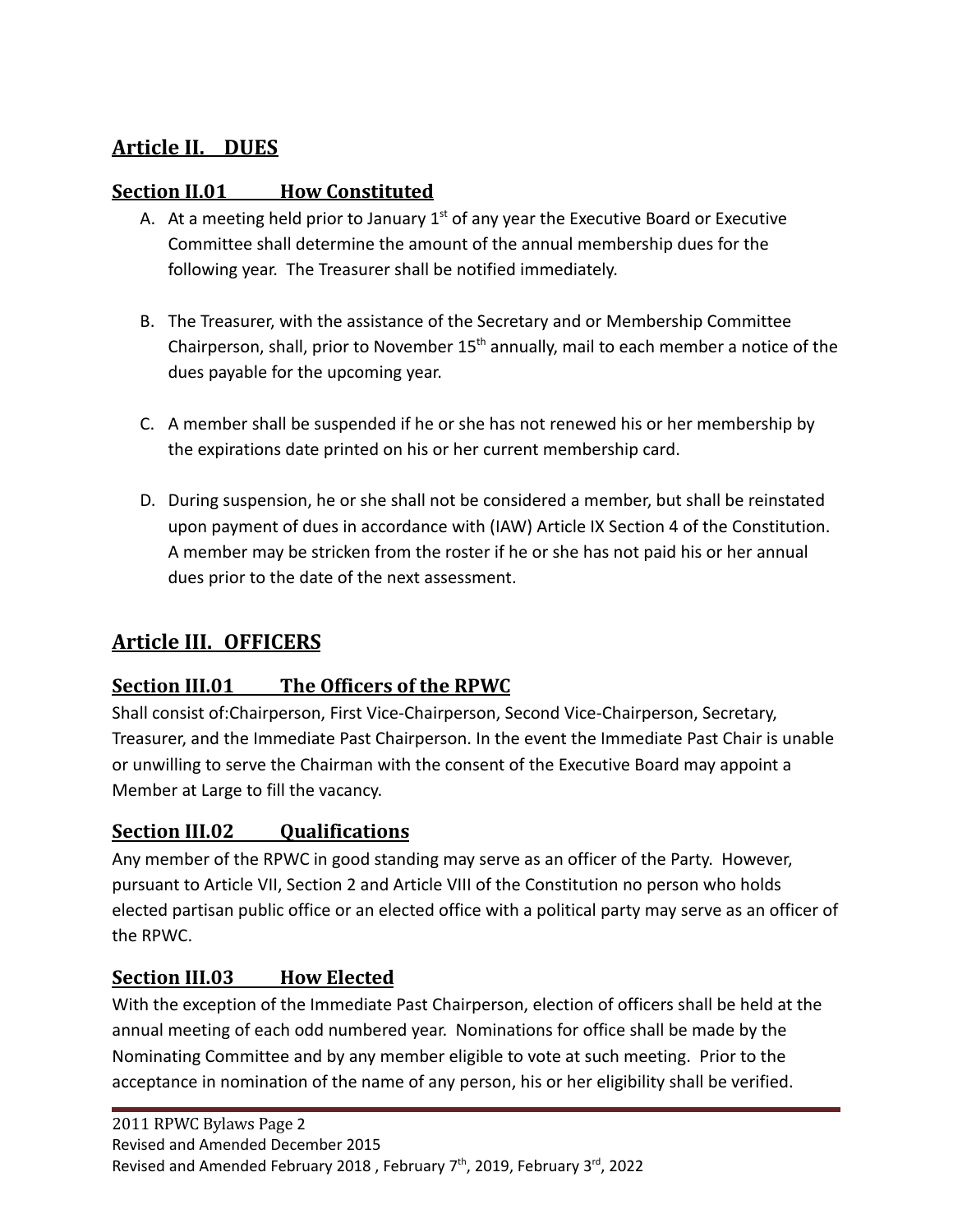Upon the close of the nominations, a written ballot shall be cast by each eligible member whose eligibility shall be verified before his or her ballot is accepted, the votes tallied, and the results announced. The new officers shall take office effective as of the adjournment of said meeting.

## **Section III.04 Duties**

### A. Chairperson.

The Chairperson shall be the chief executive office of the Party and as such, shall preside at all meetings of the members, Executive Board,and Executive Committee. The Chairperson may designate either the First Vice-Chairperson or the Second Vice-Chairperson as the RPWC representative to the Congressional Districts Republican Party and meetings that encompass Walworth County. The Chairperson shall supervise the Party's activities under the direction of the Executive Board or Executive Committee and shall make a report on such activities to the members. The Chairperson shall sign checks as authorized by the Executive Board and or Executive Committee. The Chairperson shall be an ex-officio memberof all appointed committees, without vote. If the Party Chairperson is an appointed member the committee, then he or she shall have all voting privileges.

## B. First Vice-Chairperson.

The First Vice-Chairperson shall perform the duties of the Chairperson in the event of the Chairperson's absence and at the annual meeting shall make a report on the activities under the First Vice-Chairperson's supervision. The First Vice-Chairperson shall have such duties as may be delegated by the Executive Board and or Executive Committee.

## C. Second Vice-Chairperson.

The Second Vice-Chairperson shall directly assist with recruiting and coordinate the activities of the Membership and the Campaign and Elections Committee. The Second Vice-Chairperson shall preside at meetings in the absence of the Chairperson or First Vice-Chairperson and shall have such further duties as may be delegated by the Executive Committee or Executive Board.

## D. Secretary.

The Secretary shall give notice of all regular and special meetings of the members and of the Executive Board or Executive Committee, and shall keep a permanent record of the minutes of such meetings. He or she shall be the custodian of all official records of the RPWC. He or she shall prepare and maintain a membership roll of the members of the RPWC and cosign and shall issue membership cards to all members in good standing. He or she will turn over all dues received to the Treasurer, and shall assist the Treasurer in issuing notices of dues payable. He or she shall have such further duties as may appear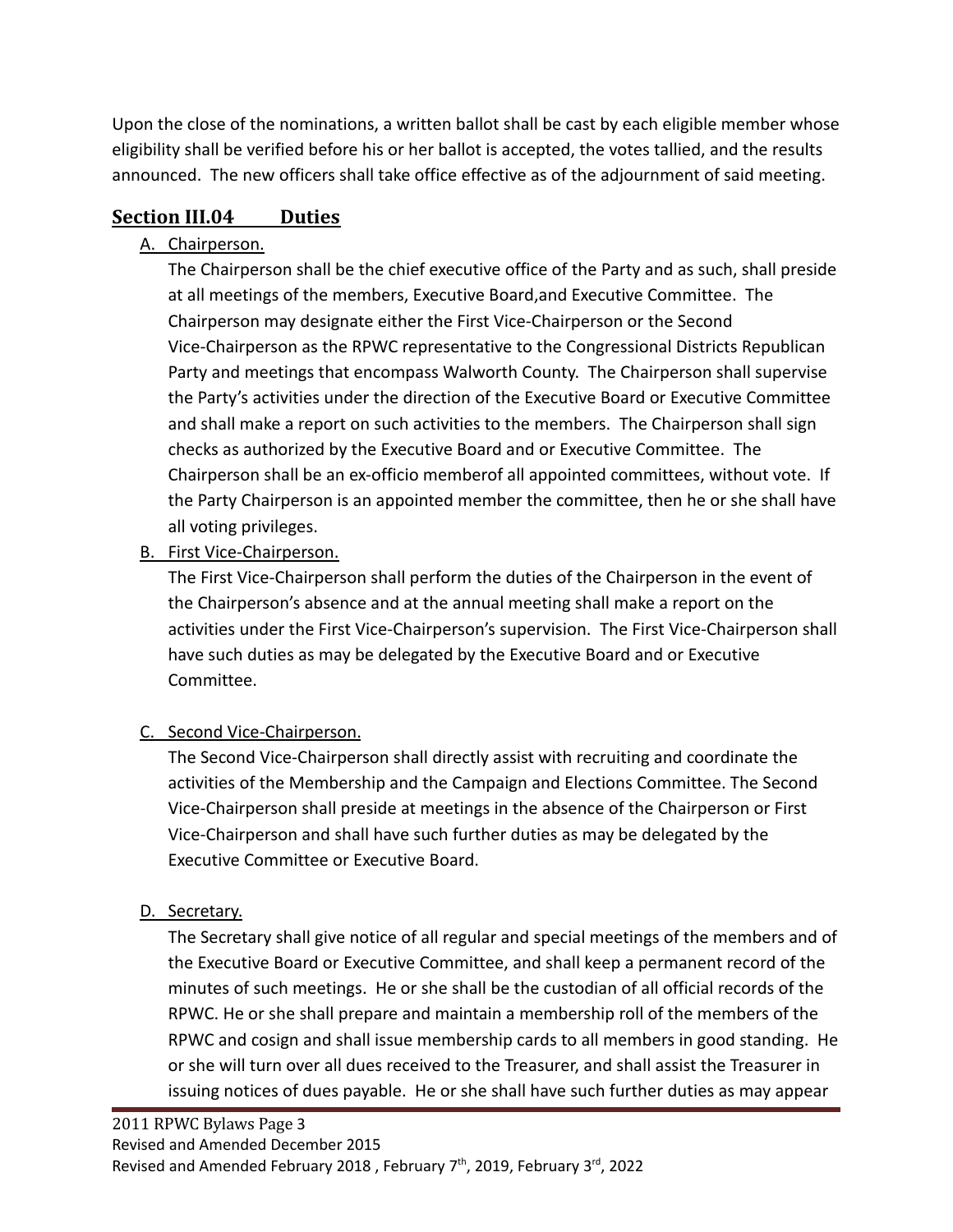in the Constitution and shall have such further duties as may be delegated by the Executive Board or Executive Committee.

### E. Treasurer.

The Treasurer shall issue notices of dues payable and shall be responsible for the collection thereof and shall certify to the Secretary those members whose dues have been received. He or she shall keep the financial books of the RPWC, draw and cosign checks at the direction of theExecutive Board or Executive Committee and report in detail at the meeting and at such other times as directed by the Executive Board or Executive Committee on the financial condition of the Party. The Treasurer is to work closely with the RPWC Finance Committee in reviewing bills, establishing and monitoring an annual budget, and in the preparation and filing ofall required governmental reports. The Treasurer may be bonded at the expense of the RPWC., or the RPWC will maintain additional insurance to cover financial losses due to dishonest personnel.

### F. Immediate Past Chairperson.

**Section III.05** The Immediate Past Chairperson is a member of the Executive Board and the Executive Committee. His or her purpose and duties is to help ensure continuity, attend meetings, and provide guidance. The Immediate Past Chairperson is a voting member of the Executive Board and or Executive Committee. He or she shall have such further duties as may appear in the Constitution or as may be delegated by the Executive Board and or Executive Committee.If the Immediate Past Chair is unwilling or unable to serve, a Member At-Large will be appointed**. Vacancies**

Vacancies in the Chairperson office shall be filled in accordance with Article VII Section 4 of the Constitution. Vacancies in the office of Secretary and Treasurer will be filled by the Executive Board and or Executive Committee. The appointee shall first be found to be an eligible member. He or she shall occupy the office to which appointed until his or her successor is elected by the members.

### **Section III.06 Use of Party Titles – Campaign Committees**

The elected officers of the RPWC and the Immediate Past Chairperson shall not use their RPWC office or title in serving on the campaign committee of any candidate for nonpartisan or partisan office prior to the primary for said office unless such candidate had been endorsed by the RPWC at an annual meeting or special meeting, or a local, district caucus or by the RPW at its convention.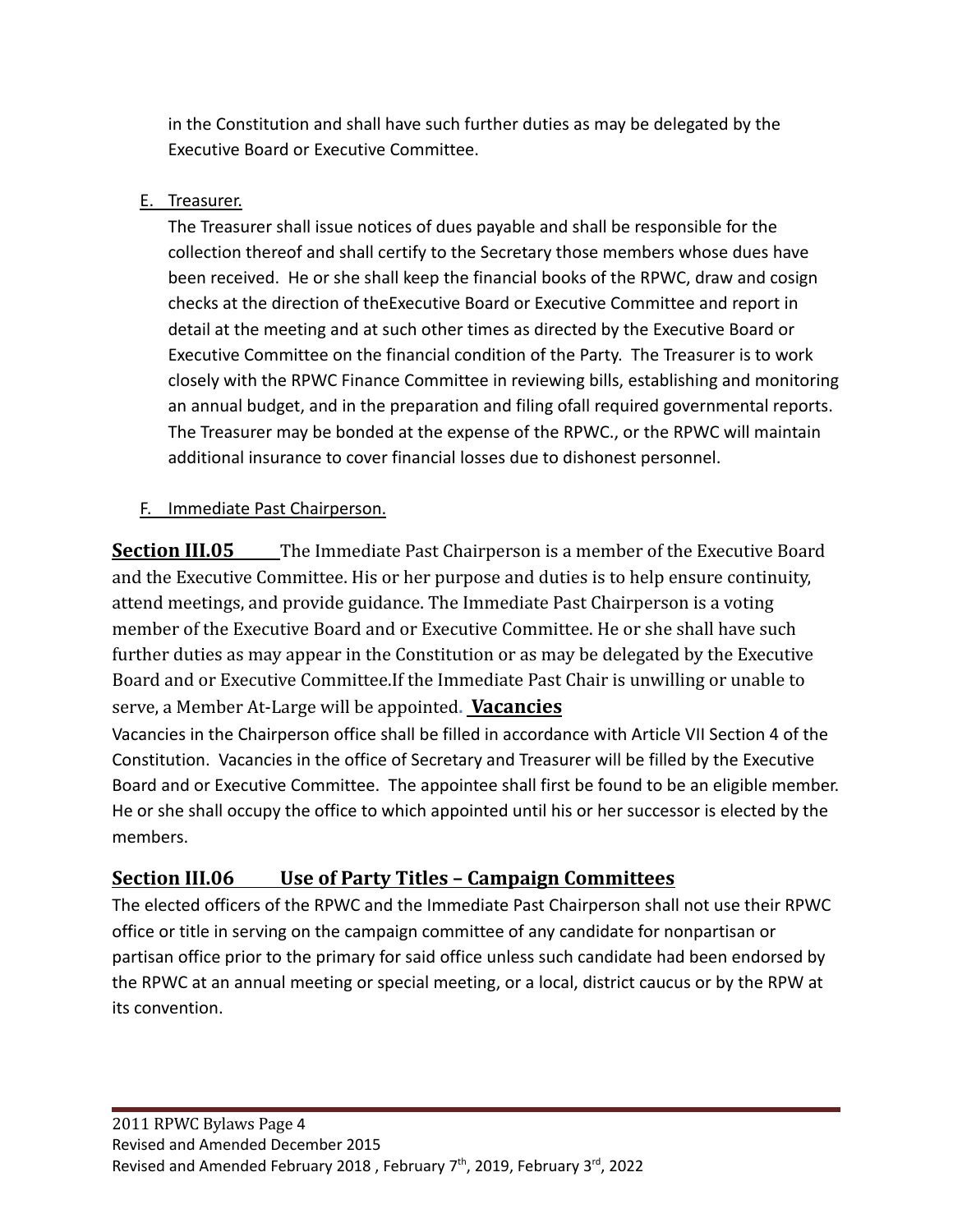### **Section III.07 Executive Secretary**

The Executive Committee or Executive Board may appoint an Executive Secretary. He or she shall have such duties as may be properly delegated by the Secretary, and such further duties as may be assigned him or her by the Executive Committee or Executive Board. The Executive Secretary is not a votingmember of the Executive Board or Executive Committee.

## **Article IV. MEETINGS**

### **Section IV.01 Membership Meetings**

A. Annual Meeting (Caucus).

The Executive Board and or Executive Committee shall set the date, hour, and place of the Annual Meeting. Official notice of the Annual Meeting shall be by U.S. Postal Service to each member at least 21 days prior to the meeting date. Said notice shall list all business to be conducted at the Annual Meeting.

#### B. Special Meetings.

Special meetings shall be called at the direction of the Chairperson or by a majority of the Executive Board and or Executive Committee. Notice thereof expressing the purpose of the meeting, shall be given by the Secretary via U.S. mail to each member at least 21 days prior to the meeting.

#### C. Regular Meetings.

Regular Meetings of the RPWC should normally be held on the first Thursday of the month or as scheduled by the Executive Board and or Executive Committee.

D. Quorum.

A quorum is constituted in accordance with the Constitution Art IX section 3.

### **Section IV.02 Executive Board or Executive Committee Meetings**

#### A. Regular Meetings.

A meeting of the Executive Board or Executive Committee shall be held on a date not more than thirty days following the Annual Meeting (Caucus) of the members. Monthly meeting dates shall be set by the Chairperson. Notice of such meetings shall be given by U.S. mail or e-mail to each member of the Executive Board or Executive Committee by the Secretary. Said notice must be given at least 21 calendar days prior to the meeting.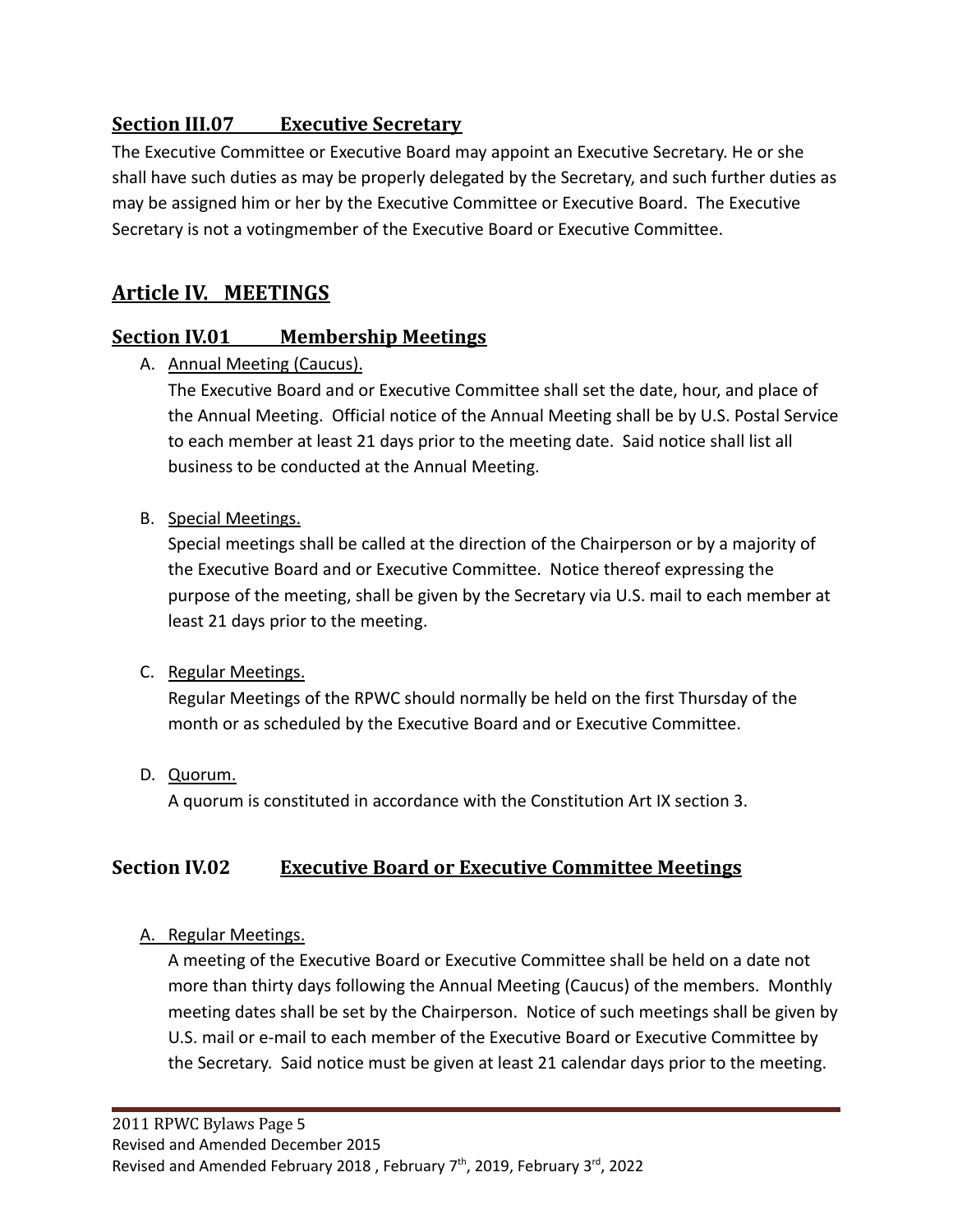#### B. Special Meetings.

Special meetings shall be called at the direction of the Executive Committee or Executive Board or at the direction of the Chairperson and notice thereof, expressing the purpose of the meeting, shall be given by the Secretary in the manner provided for giving notice of the Annual Meeting.

Members in attendance other than Executive Committee or Executive Board members at any regular or special meeting of the Executive Committee or Executive Board may comment when called upon and may vote in an advisory capacity prior to the vote of the Executive Committee or Executive Board.

#### C. Quorum.

A quorum shall exist in accordance with Article V, Section 3 and Article VI, Section 3 of the Constitution. Teleconference meetings require a quorum of 4 and 7 respectively for the Executive Board or the Executive Committee.

### **Section IV.03 Committee Meetings**

Committee meetings shall be called at the direction of the committee chairperson or the Chairperson of the RPWC and notice thereof shall be given by him or her to each member of the committee. A quorum shall exist of the committee members present. Reports on the activities of the committee(s) shall be given at the Annual Meeting and updates provided on ongoing projects as a part of the agenda of Regular Meeting agendas. Said reports may be in writing to the Chairperson of the RPWC for inclusion in the agenda and minutes.

# **Article V. ENDORSEMENTS, RESOLUTIONS, PUBLIC OFFICE APPOINTMENTS**

### **Section V.01Endorsements**

The RPWC may endorse a candidate for partisan or nonpartisan political office. The officers of the RPWC may not endorse a candidate using their titles for partisan or nonpartisan political office unless the candidate has been endorsed by the members at the annual meeting /caucus, or a special meeting of the RPWC called for that purpose, or by Republican Party of Wisconsin at its annual convention. Notice of the special meeting will be provided by either e-mail or U.S. mail at least 21 calendar days prior to the meeting. In order to participate in an endorsement vote, a member must be a member of the RPWC in accordance with Article IX Section 4 of the Constitution prior to the endorsement vote.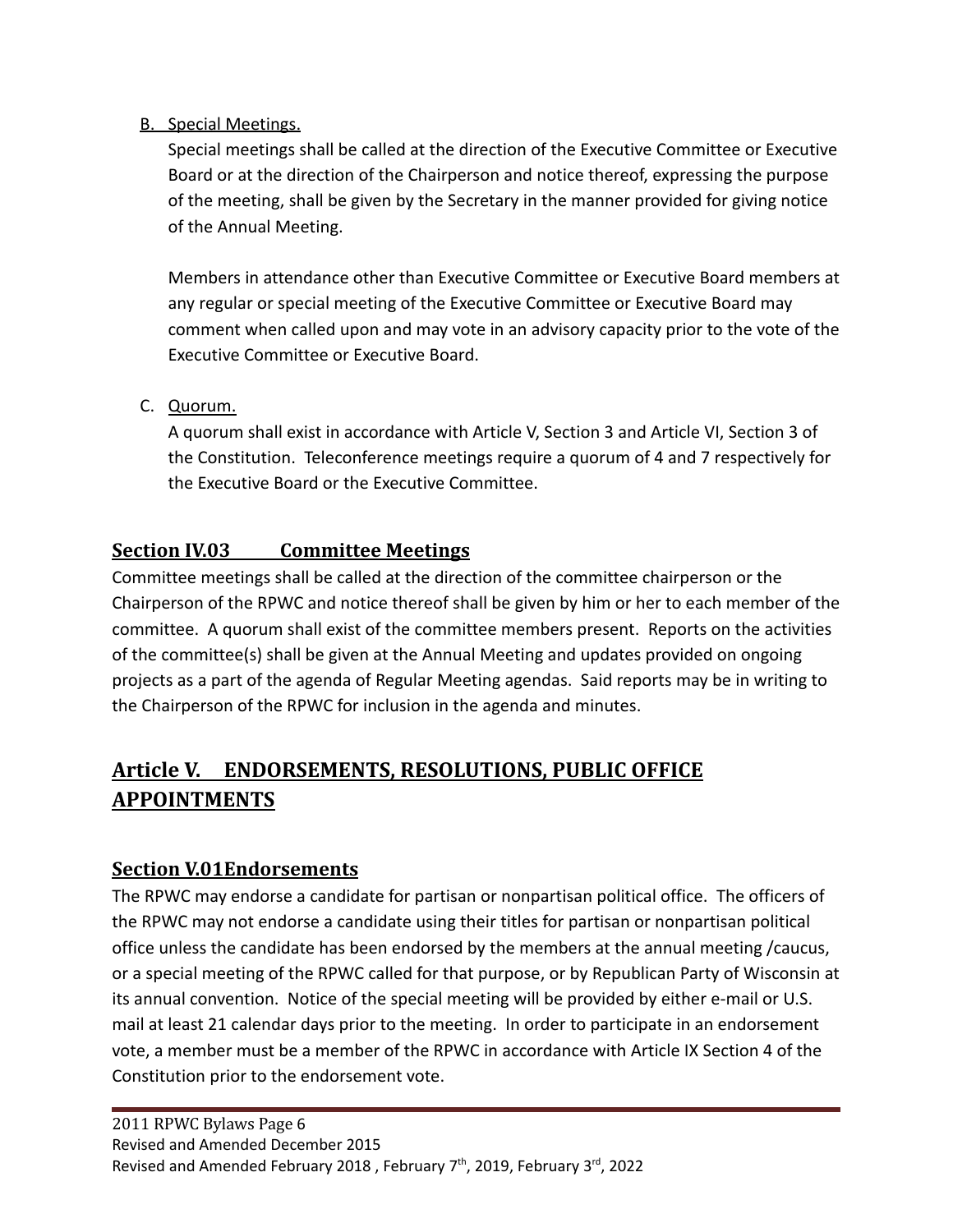Monetary or "In Kind" contributions from the RPWC to any partisan or nonpartisan candidate's campaign will constitute an endorsement. Therefore no RPWC financial contributions can be issued to any candidate unless the candidate is endorsed by the membership in accordance with Article V Section 4 and Article VI Section 4 of the Constitution. Once endorsed, all campaign contributions must be approved by the membership prior to the distribution.

## **Section V.02Resolutions**

Resolutions may be adopted by a majority vote of the eligible members present at any special or regular annual meeting, provided, however, that no resolution shall be adopted at any special meeting except as called for the endorsement of candidates, unless notice of the proposed resolution shall be incorporated in the notice of the meeting and submitted to the annual meeting as part of the report of the Resolutions Committee.

## **Section V.03Public Office Appointments**

In the event a public office becomes vacant within Walworth County, the Chairperson of the RPWC shall call a meeting of the Executive Board or Executive Committee to discuss said vacancy and solicit names for submission to the Governor's office. Meetings for the purpose of submitting nominations to the Governor's office shall comply with Article V, Section 3, Article VI, Section 3 and Article IX, Section 2 of the Constitution.

A two-thirds vote is required in order to send a name forward on behalf of the RPWC. For clarity and unity of message, if a nominee is selected only the Chairperson must speak to the Governor's office on the matter on behalf of the RPWC. The nomination must be in writing to the Governor's office signed by the Secretary and Chairperson and mailed or emailed on behalf of the RPWC by the Secretary within 24hrs of approval by the Executive Board or Executive Committee.

# **Article VI. COMMITTEES**

## **Section VI.01 Executive Board**

There shall be a permanent Executive Board as prescribed in Article V of the Constitution. This committee has the special purpose of taking action on vital matters when time does not permit calling a meeting of the Executive Committee or the membership. Actions by the Executive Board may be via telephone conference call or at an in person meeting. Passage of such actions will be by a simple majority of Executive Board members in compliance with Article V Section 3 of the Constitution.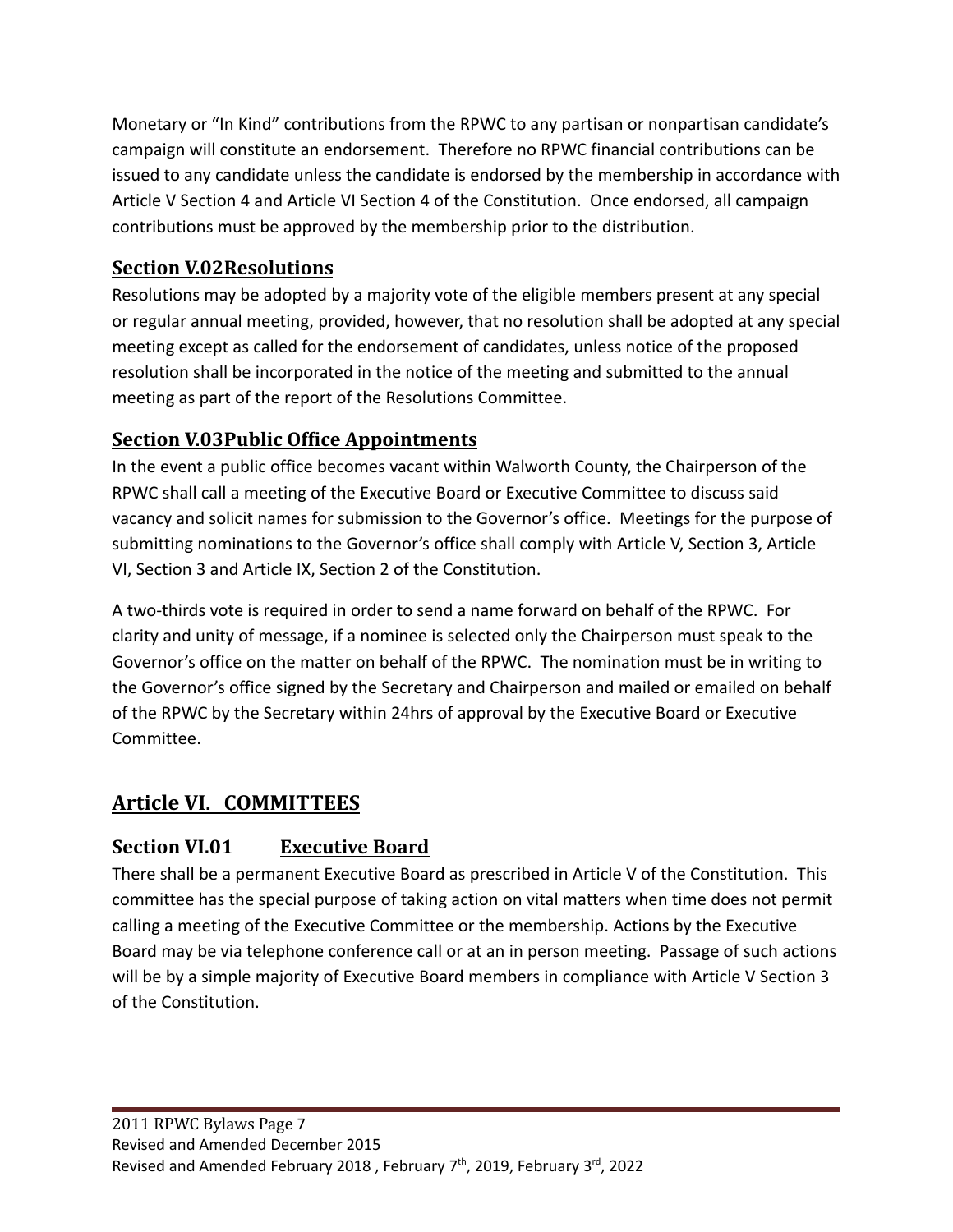Section VI.02 **If conference call meetings are conducted, the Secretary shall make the appropriate arrangements and disseminate the phone number and access code to the members not less than 24 hours prior to the meeting time.Executive**

### **Committee**

The Executive Committee of the RPWC in accordance with (IAW) Article VI of the Constitution shall be comprised of a Chairperson, the Immediate Past Chairperson or Member at Large, a First Vice-Chairperson, a Second Vice-Chairperson, a Secretary, a Treasurer, together with the chairperson of the Membership, Finance, Campaign and Elections, and Multimedia and Technology Committees, qualified and selected in accordance with the Bylaws and in the manner herein after designated.

The Executive Committee shall have control and management of all affairs, properties, and funds of the RPWC, and shall have authority to certify all appointments of a political nature, which the RPWC is called to make and have such added powers as maybe fixed by the Bylaws.

Actions by the Executive Committee may be via: e-mail, telephone conference call, or at an in person meeting. Passage of such actions will be by a simple majority of Executive Committee members in compliance with Article V Section 3 of the Constitution.

In regards to e-mailed matters –members who respond within 72hours of the original e-mail time stamp will be incorporated in the quorum requirement. If a quorum does not respond within 72 hours of the time stamp do the original e-mail the matter is considered to have failed. All actions taken by the Executive Board must be reported in the agenda of the next annual, special or regular, meeting of the members whichever occurs first.

If conference call meetings are conducted, the Secretary shall make the appropriate arrangements and disseminate the phone number and access code to the members not less than 24 hours prior to the meeting time.

### **Section VI.03 Standing Committees**

A. Membership Committee.

The Membership Committee shall be comprised of those members selected by the Chairperson of the committee and approved by the Executive Board. The Committee Chairperson shall be appointed by the RPWC Chairperson and approved by the Executive Board.

The Membership Committee shall actively promote the growth of the RPWC through active recruitment of individuals who support the principals of the Republican Party. The committee shall further promote programs intended and designed to increase the interest of support of the party and participate in political activities.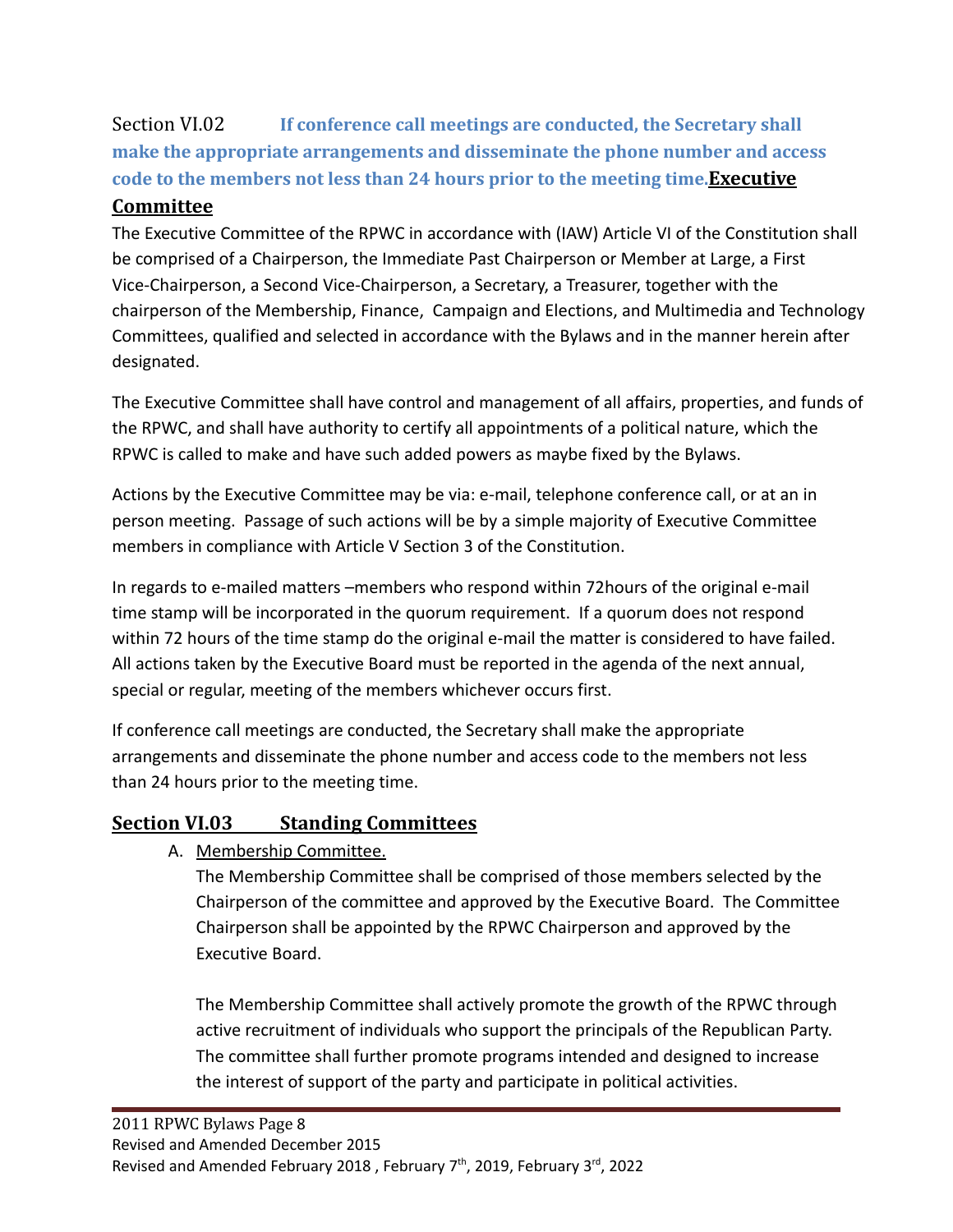### B. Finance Committee.

The Finance Committee shall be comprised of those members selected by the Chairperson of the committee and approved by the Executive Board. The committee Chairperson shall be appointed by the RPWC Chairperson and approved by the Executive Board.

The Finance Committee should, in coordination with the Treasurer develop and monitor an annual budgetary guide; actively solicit and obtained funds by lawful means to finance annual budgetary guide and activities of the RPWC; review and make recommendations of payment of all bills submitted; assist in the preparation of the any financial reports required to be filed with the State of Wisconsin; review the monthly Treasurer's report to the members; and annually conduct an audit and report in writing the results of said audit at the Annual Meeting (Caucus).

### C. Campaign and Elections Committee.

The Campaign and Elections Committee shall be composed of those members selected by the Chairperson of the committee and approved by the Executive Board. The Chairperson shall be appointed by the RPWC Chairperson and approved by the Executive Board.

The Campaign and Elections Committee shall actively recruit candidates for all partisan and nonpartisan offices and those legislative districts that include any part of Walworth County; should actively recruit, train, and coordinate volunteers such as Community Captains; assist in appointing Election and Canvass Inspectors as well as Special Registration Deputies; should keep candidates informed of RPWC campaign activities; conduct voter registration drives; organize, plan, and submit budgetary need to the Finance Committee; participate in local parades and events; and assist training candidates by holding appropriate seminars and training sessions.

The committee shall be in charge of the phone bank, voter lists and poll results that may be used by the RPWC to increase support of the Party and its candidates at all time including during but not limited to, election campaigns.

The committee should develop RPWC campaign and election strategies that include but not limited to: Voter registration drives; youth outreach; senior center and nursing home visits and voter registration; rallies; Letters to The Editor (LTE) efforts, literature design and composition, and handout/distribution, procuring buttons,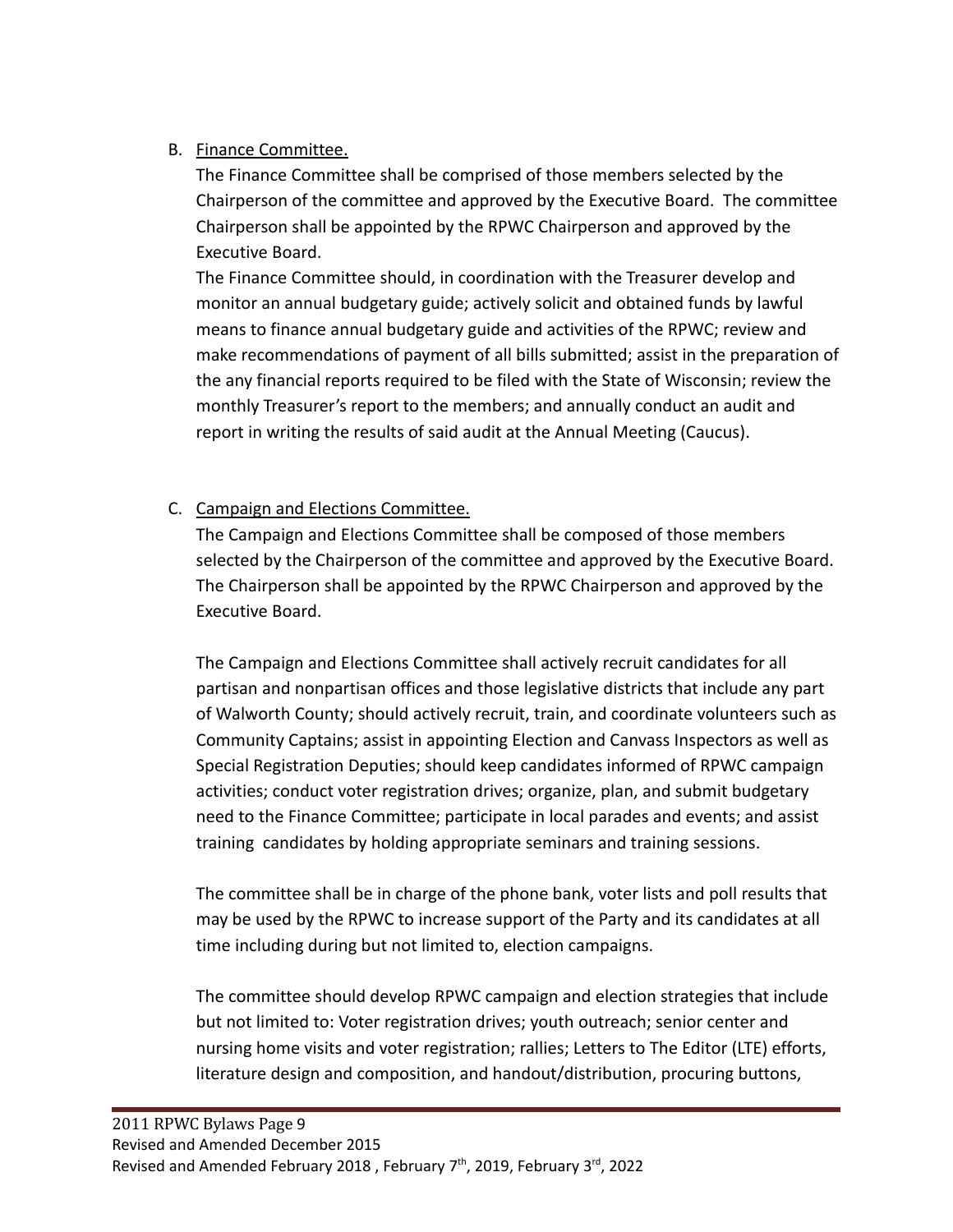bumper stickers, and other Republican messaging information to include radio, website, Twitter, and Facebook as well as newspaper press releases.

The Campaign and Elections Committee should work closely to aid in identifying Republican Election Inspectors and Canvas Inspectors for nomination by the RPWC Chairperson to the Municipal Clerks and the County Clerk respectively. Election Inspector nominations are made prior to November  $30<sup>th</sup>$  of odd numbered years and are good for 2 years. If vacancies occur or exist additional nominations can be made at any time to fill them.

D. Multimedia and Technology Committee. The Multimedia and Technology Committee shall be composed of those members selected by the Chairperson of the committee and approved by the Executive Committee or Executive Board. The committee chairperson shall be appointed by the RPWC Chairperson and approved by the Executive Committee or Executive Board.

**Article VII.** The Multimedia and Technology Committee shall maintain the current and accurate RPWC website as well as all other social media mechanisms approved by the Executive Committee or Executive Board. The committee should also monitor websites, blogs, and other forms of communications in order to rapidly respond to adverse, untrue, and inaccurate information pertinent to the RPWC, RPW, and RNC. **National Convention Delegates**

The RPWC at its annual meeting (caucus) of presidential years shall select their delegates to the National Convention in accordance with the Constitution, Bylaws, of the applicable Congressional District(s) and as prescribed in the Caucus Rules of RPWC.

# **Article VIII. State Convention Delegates**

The RPWC Chair shall prepare the list of State Convention Delegates and Alternates based on the allocated numbers of delegates assigned to each U.S. Congressional District encompassing Walworth County. That list will then be presented to the members and accepted and or amended via motion from the floor at the Annual Meeting.